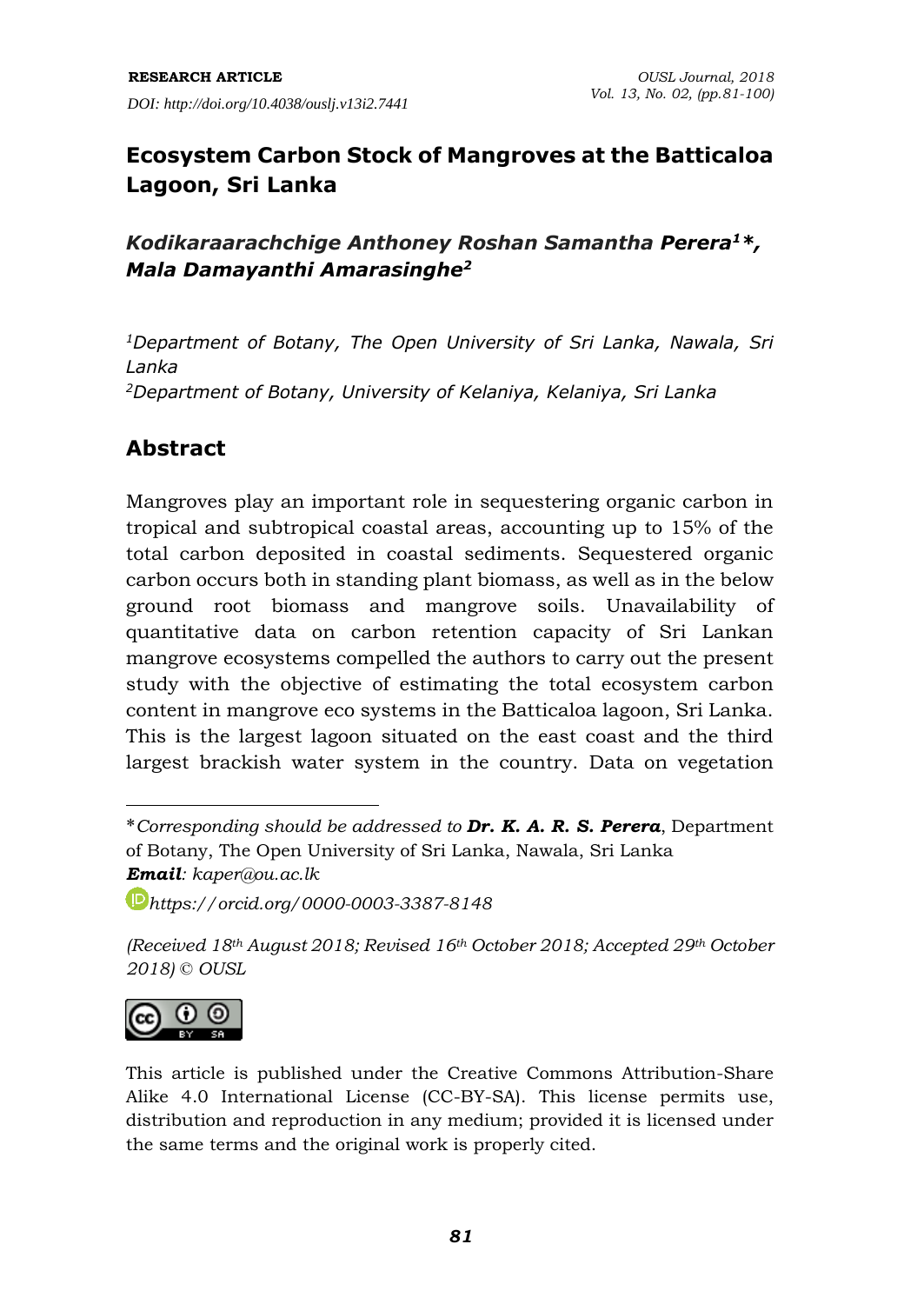structure were gathered according to the standard procedures and biomass of mangrove trees was determined by the Allometric method. Total Organic Carbon (TOC) in three depths, (0-15 cm, 16-30 cm and 31-45 cm) of mangrove soils was determined by dichromate-oxidation method followed by colorimetry. Total mangrove plant biomass was found to be 298 Mg ha<sup>-1</sup>, of which 246 Mg ha<sup>-1</sup> was in the above ground components of the plants while 52 Mg ha-1 was in the below ground components. TOC embedded in biomass was calculated to be 158 Mg C ha-1out of which 131 Mg C ha-1was found to occur in above ground and 27 Mg C ha-1in below ground components. TOC in mangrove soils (up to 45 cm depth) was revealed to be 348 Mg C ha-<sup>1</sup>. The total TOC of mangrove ecosystems in the Batticaloa lagoon was calculated to be 506 Mg C ha-1. Mangrove soils that sequester 68% of the organic carbon forms the largest fraction of the mangrove carbon sink. Below ground components account for only 5% of the total pool while the above ground biomass retains five times more (26%) carbon than the root biomass. These results assist pragmatic evaluation of ecological value of mangroves and justify their conservation and management.

**Key words:** Sri Lankan mangroves; carbon sequestration; soil carbon sinks

# **Introduction**

Mangroves rank among the most carbon rich ecotone-ecosystems that occur along tropical and subtropical coastlines. Due to their *relatively* high primary productivity and anaerobic conditions in the inter-tidal soil/ sediment, they occupy an important role in carbon sequestration in intertidal environment (Komiyama et al., 2008; Donato et al., 2011; Hoque et al., 2011). While occupying only a small percentage (<0.1%) of earth's surface, mangroves are responsible for 10-11% of the total export of carbon to the ocean and for 8-15% of the carbon deposited in coastal sediment (Dittmar et al., 2006; Joshua et al., 2012; Jennerjahn & Ittekkot, 2002). Mangroves sequester organic carbon, in above ground plant biomass, below ground root biomass and also in soil (Alongi, 2011; Kauffman et al., 2011; World Bank, 2011). As nearly as half the biomass in trees contains carbon and large amounts of carbon are potentially stored in mangrove forests and therefore, they may be the largest stores of carbon in coastal zones (Suratman, 2008; Perera & Amarasinghe,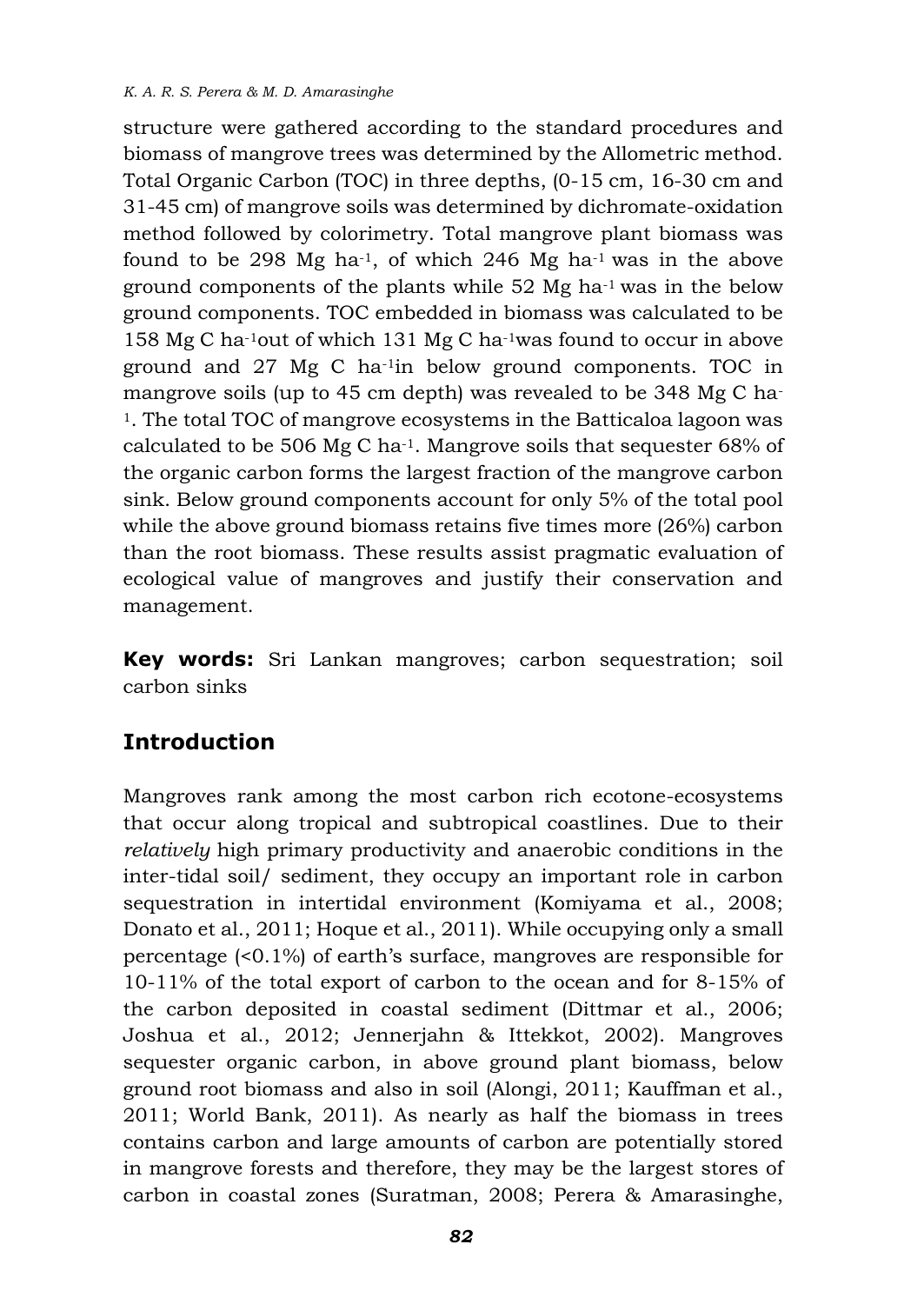2016). It is estimated that carbon sequestration capacity of global mangroves is approximately 25.5 million tons of carbon per year (Ong, 1993).

The coastline of Sri Lanka is approximately 1600 km long and a narrow intertidal belt created by micro tidal conditions with tidal amplitude less than 1 m (Wijeratne, 2007). Total estimated brackishwater area of Sri Lanka is about 15800 ha (Karunathilake, 2003) and it hosts several ecosystems including mangroves that extend over an area of 15670 ha, interspersed along the coastline (Edirisinghe et al., 2012). Mangrove vegetation in Sri Lanka comprises twenty-three (23) true mangrove species and thirty-four mangrove associated plant species (Amarasinghe & Perera, 2017).

Available knowledge on carbon sequestration capacity of tropical ecosystems in Sri Lanka is scanty. Limited records are available on the standing stock of carbon in a few man-made ecosystems in Sri Lanka, i.e  $90 - 104$  t ha<sup>-1</sup> in home gardens (Dissanayake et al., 2009),63 t ha-1, carbon in soils of coconut plantations in the wet climatic zone, 54 t ha<sup>-1</sup>in the intermediate zone and 37 t ha<sup>-1</sup> in the dry zone (Chokkalingam & Vanniarachchy, 2011). A few records are available on above ground biomass of mangroves of Sri Lanka. Dayarathne & Kumara (2013) reported the above ground biomass (68.7-201.8 t ha-1) of Rekawa mangroves, and Gunawadena et al., (2016) reported the above ground biomass estimation (of mangroves located in Negombo - Muthurajawela wetland in Sri Lanka using ALOS PALSAR Images (33-155 t ha-1 with overestimation of 17%). The present study therefore was conducted with the objective of quantifying the total ecosystem carbon content, including above and below ground plant component and soils of mangrove ecosystem in the Batticaloa lagoon.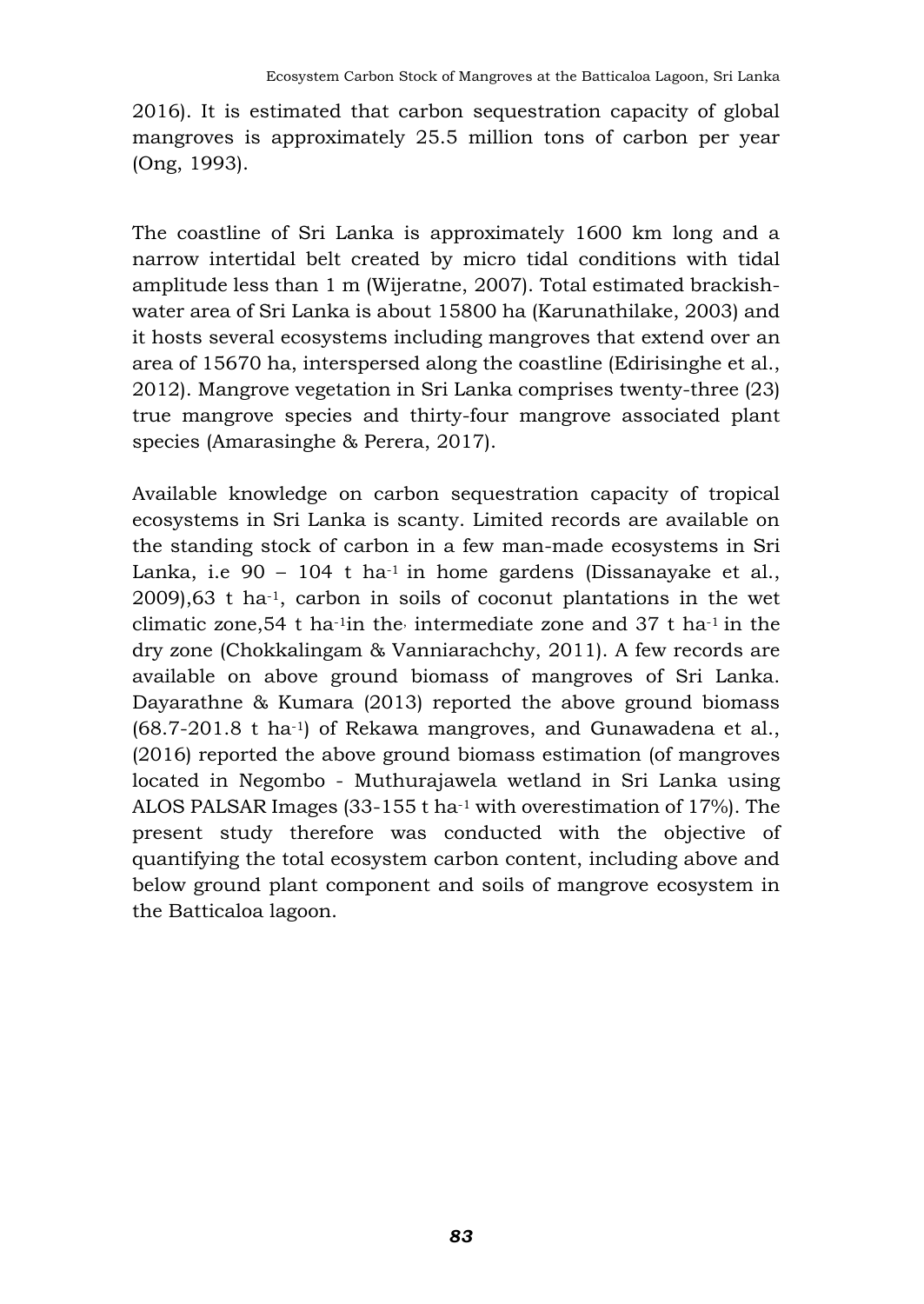#### **Materials and method**

#### **Study area and sites**

Batticaloa lagoon lies between 7<sup>0</sup> 24'- 7<sup>0</sup> 46' N and 81<sup>0</sup> 35'- 81<sup>0</sup> 49' E, and is the largest lagoon in the east coast and the third largest brackish water system in Sri Lanka (JUGAS Ltd. (2010). This lagoon extends over 11500 ha and connects with the Indian Ocean at two locations through narrow channels. Sand bars formed due to coastal sedimentation processes serves the lagoon-ocean connection causing changes of the water salinity from 0–30 mgl-1 (Harris & Vinobaba, 2013). The mean annual temperature is 30<sup>0</sup> C which varies from 18<sup>0</sup> C to



**Figure. 1.** Locations of study sites at Batticaloa lagoon

38<sup>0</sup> C while the annual rainfall varies within 864 - 3081mm with an average of 1500mm (Kotagama et al., 1989). The extent of mangrove vegetation reported from the area is approximately 1550 ha and they are restricted mostly to the northern end of the lagoon (Rajeeshan & Jayasingam, 2000). Therefore, three (3) study sites (Site 1, Site2 and Site 3) from northern part of the Batticaloa lagoon were selected for the study (Fig. 1). Minimum distance between two study sites was at least 2 km.

#### **Sampling Strategy**

In order to gather data on mangrove vegetation structure, including biomass and Total Organic Carbon (TOC) content in mangrove soil, 10 m wide belt transects were laid perpendicular to the shoreline at randomly selected locations in the selected study sites. Length of a transect at each site was determined by the width of the mangrove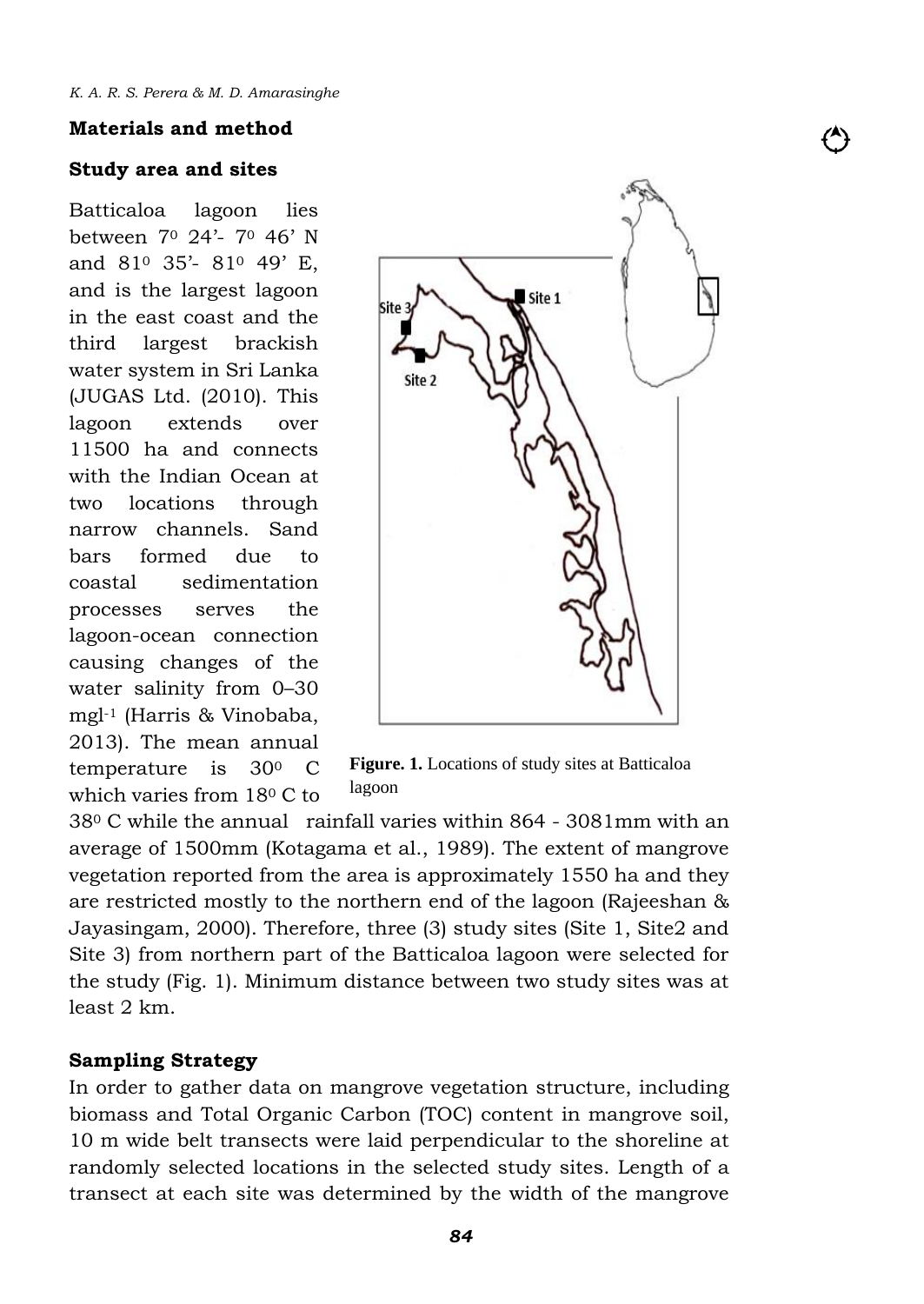area and visual heterogeneity of the mangrove vegetation. Total of five (5) transects, one at study Site 1 and two each at Sites 2 and 3 were laid. Maximum lengths of the transects were, 20m in Site 1, 30m in Site 2 and 30m in Site 3. Each transect was divided in to 10 m x 10 m (100  $\text{m}$ <sup>2</sup>) sub- plots and thus a total of twelve (12) sampling plots, within three (3) study sites were used for sampling. All mangrove trees in the plots were identified, numbered and mapped.

#### **Vegetation Structure**

Standard methods were adopted to quantify the major structural variables of the mangroves stands (Cintron & Novelli, 1984, Kathiresan & Khan, 2010), i.e. species richness, tree diameter at breast height (dbh) and tree height of the mangrove stands were gathered from each study plot  $(100 \text{ m}^2)$  in the belt transects. Plants with a stem girth, less than 2.5 cm were excluded.

Complexity Index (CI), was calculated to determine the structural complexity of the vegetation (Holdridge et al., 1971; Kathiresan & Khan 2010; Perera et al., 2013; Perera & Amarasinghe 2016). CI was calculated using data on the number of species, stand density, basal area and height.

 $CI =$  Number of species x stand density x stand basal area x stand height x 10-5

## **Biomass and Total Organic Carbon (TOC) content in mangrove vegetation**

Allometric equations derived for individual species as well as common equations were used to determine the above ground biomass and below ground biomass of mangrove species encountered in the study plots.

The allometric equations of AGB= 0.289 (dbh)2.327 and BGB= 0.100 (dbh)2.364 were used to calculate the above ground biomass (AGB) and below ground biomass (BGB) of *Bruguiera gymnorrhiza.* The allometric equation, AGB= 0.114 (dbh)2.523, was used to calculate the above ground biomass (AGB) of *Lumnitzera racemosa* while below ground biomass (BGB) was computed with BGB= 0.118 (dbh)2.063 (Perera et al., 2012). The above ground biomass of *Rhizophora mucronata* and *Avicennia marina* was calculated with loge(AGB)= 6.247+2.64  $log_e(dbh)$  and  $log_e(AGB) = 5.551+2.153log_e(dbh)$ respectively (Amarasinghe & Balasubramaniam, 1992). The biomass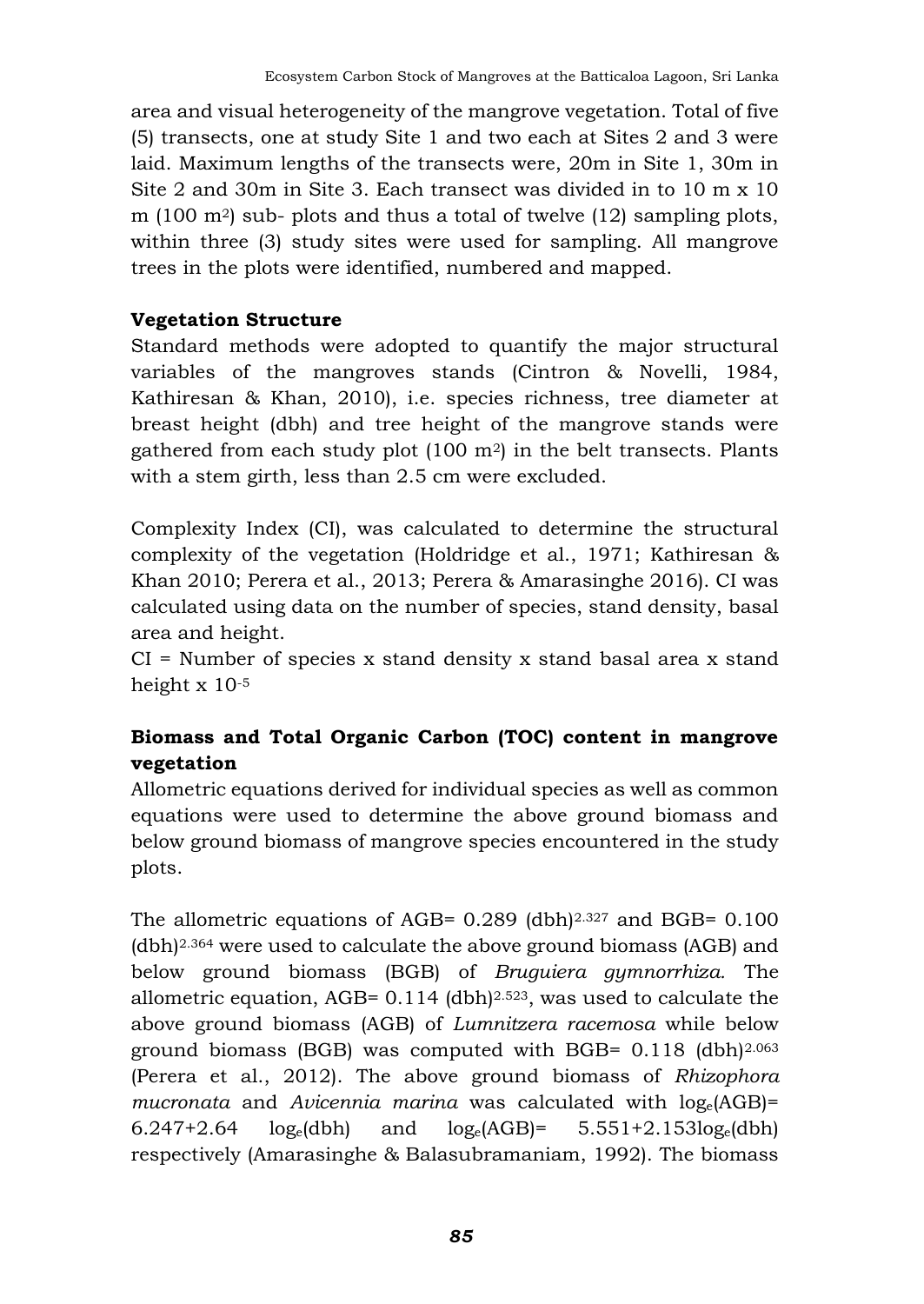of other species in the sample plots were calculated using common equations, i.e. AGB=  $0.251$  ρ dbh<sup>2.46</sup> and BGB=  $0.199$  ρ  $0.899$  dbh<sup>2.46</sup> (ρ – density of wood) (Komiyama et al., 2005). Standing stock of biomass values were then converted to the TOC values with the percentage TOC content in biomass of each plant component of mangrove species (Perera & Amarasinghe, 2016).

### **Total Organic Carbon (TOC) content in mangrove soil**

A split core sampler/auger 77801 (2" x12') was used to collect soil samples. Soil samples were taken from a minimum of five randomly selected sites in each study plot (100 m2). Samples were collected from depths of 0 – 15cm, 16 – 30cm and 31 – 45cm. Composite soil samples were prepared for each depth. Soil samples were air-dried, and oven dried at 600C for constant weight.

### **Chemical analysis**

Total Organic Carbon (TOC) content in composite soil samples was determined using the standard wet dichromate oxidation technique, without external procedure (Anderson and Ingram, 1998; Schumacher, 2002).  $K_2Cr_2O_7$  Solution was used to oxidize the TOC in acid medium. The amount of oxidized carbon in the sample was measured by determining the number of chromic ions produced during oxidation. Produced chromic ion concentration was determined using UV-visible spectrophotometer (Spectro UV-VIS Double Beam UVD-3000) at 600 nm absorbance.

Because of the incomplete oxidation of organic carbon and partially digest organic carbon in to elemental carbon forms, a correction factor was applied to elevate the accuracy of the results through adjusting the organic carbon recovery. As mean oxidation factor, 0.74 was used for the purpose.

% organic carbon =  $(K \times 0.1) / (W \times 0.74)$ 

 $K =$  corrected concentration;  $W =$  Weight of the sample

A standard curve was plotted between absorbance and chromic ion concentration and it was used to obtain the carbon content in soil samples and in the blanks. The mean blank value was subtracted from the unknowns, which used as the value of corrected concentration,  $(K)$ . The bulk density of soils in three depths  $(0 -$ 15cm, 16 – 30cm and 31 – 45cm) at the Batticaloa mangrove areas was determined with standard methods (Anderson & Ingram, 1998).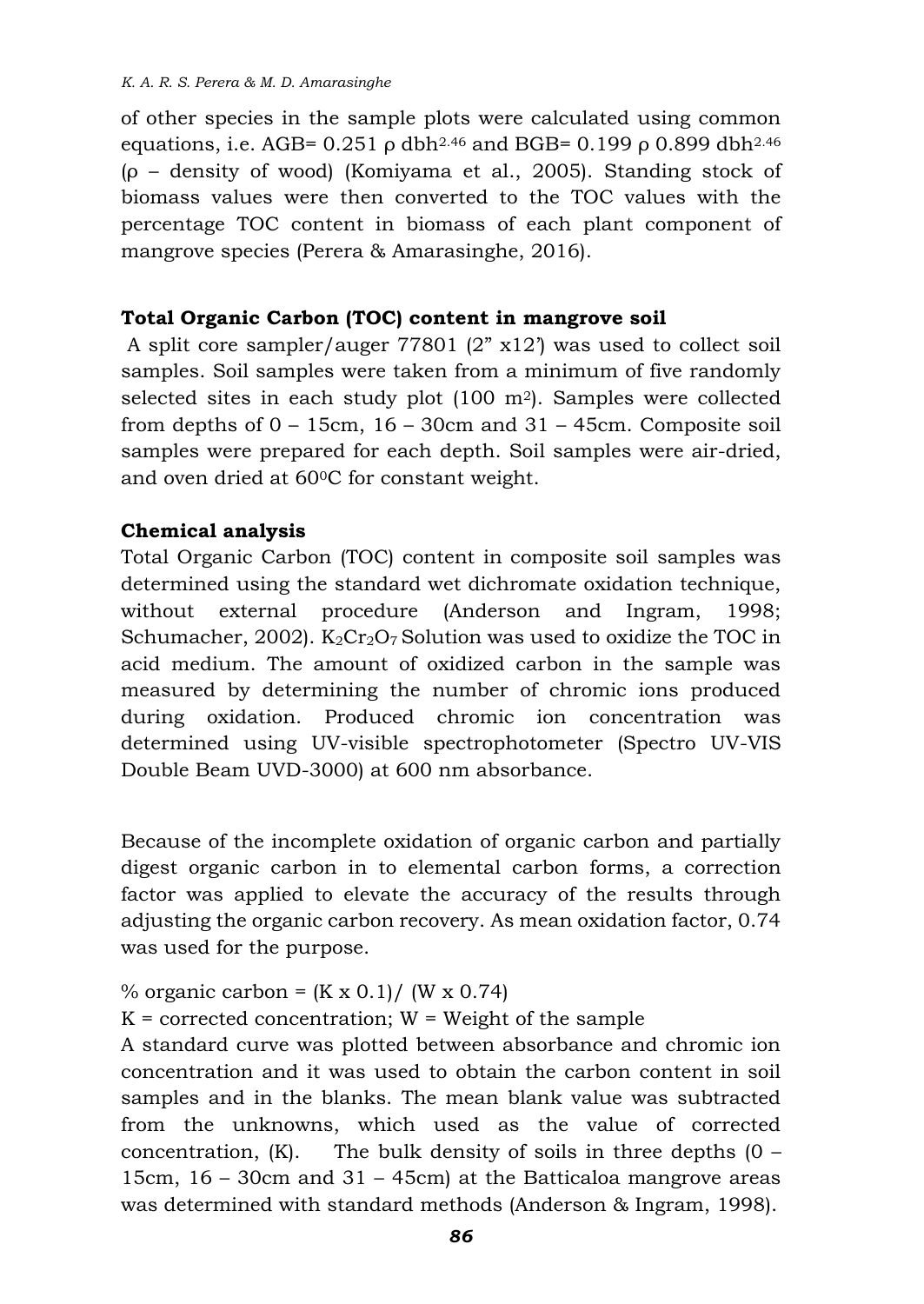# **Results**

### **Mangrove vegetation structure**

A statistically significant difference was not observed between the basic vegetation structural data gathered from sub plots in the study sites and therefore, they were pooled to analyze the structure of mangrove vegetation in the Batticaloa lagoon.

Relatively high stand density (4754 trees/ha) and low species composition were revealed in the mangrove ecosystems in the Batticaloa lagoon. Only three to four true mangrove species were encountered in the subplots (100 m<sup>2</sup>) were used for the study. *Excoecaria agallocha* (3470 trees/ha) and *Rhizophora apiculata* (1054 trees/ha) were the most abundant mangrove species in the area (Table 1). *E. agallocha* recorded the highest basal area and the tree height among other species found in the area.

| <b>Table 1.</b> Vegetation structural variables recorded from the study sites |
|-------------------------------------------------------------------------------|
| at the Batticaloa lagoon                                                      |

| Sampling area              |                   | Speci<br>relati<br>ve<br>frequ<br>ency<br>g.             | $\frac{densi}{dy}$<br>Stan<br>d<br>per<br>ha) | $Mean$<br>dbh<br>(cm)   | <b>Basal</b><br>area<br>$\begin{array}{lll} \text{area} \\ \text{Im}^2 \\ \text{ha}^{-1} \end{array}$ | Mean<br>heig<br>ht fi  | $\begin{array}{c}\n\text{Next} \\ \text{by} \\ \text{if } \\ \text{and} \\ \text{if } \\ \text{if } \\ \text{if } \\ \text{if } \\ \text{if } \\ \text{if } \\ \text{if } \\ \text{if } \\ \text{if } \\ \text{if } \\ \text{if } \\ \text{if } \\ \text{if } \\ \text{if } \\ \text{if } \\ \text{if } \\ \text{if } \\ \text{if } \\ \text{if } \\ \text{if } \\ \text{if } \\ \text{if } \\ \text{if } \\ \text{if } \\ \text{if } \\ \text{if } \\ \text{if } \\ \text{if } \\ \text{if } \\ \text{if } \\ \text{if } \\ \text$<br>$_{\rm Com}$ |
|----------------------------|-------------------|----------------------------------------------------------|-----------------------------------------------|-------------------------|-------------------------------------------------------------------------------------------------------|------------------------|-----------------------------------------------------------------------------------------------------------------------------------------------------------------------------------------------------------------------------------------------------------------------------------------------------------------------------------------------------------------------------------------------------------------------------------------------------------------------------------------------------------------------------------------------------|
| $\frac{1}{2}$              | Transect 1        | $EA(1\%)$ ;<br>RA(98%);<br>Other $(1%)$                  | 9300<br>±1150                                 | 10.12<br>$(2.0 - 20.5)$ | 45.62                                                                                                 | 10.5<br>$(6.5-13.5)$   | 47.34                                                                                                                                                                                                                                                                                                                                                                                                                                                                                                                                               |
| $\boldsymbol{\alpha}$      | <b>Transect 2</b> | $EA(99\%);$<br>Other $(1%)$                              | 4350<br>±510                                  | 6.68<br>$(2.0-22.0)$    | 24.24                                                                                                 | 4.83<br>$(2.0-9.0)$    | 11.77                                                                                                                                                                                                                                                                                                                                                                                                                                                                                                                                               |
| Site                       | <b>Transect 3</b> | EA(79%);<br>$RA(20\%)$ ;<br>Other $(1%)$                 | 2200<br>±260                                  | 8.00<br>$(1.6 - 35.0)$  | 22.30                                                                                                 | 7.89<br>$(2.0 - 11.0)$ | 14.76                                                                                                                                                                                                                                                                                                                                                                                                                                                                                                                                               |
| c                          | <b>Transect 4</b> | $AM(8\%)$ ;<br>$EA(85%)$ ;<br>RA(7%)                     | 5166<br>±630                                  | 7.95<br>$(1.8 - 32.0)$  | 34.35                                                                                                 | 6.36<br>$(2.5 - 11.0)$ | 41.82                                                                                                                                                                                                                                                                                                                                                                                                                                                                                                                                               |
| Site                       | <b>Transect 5</b> | $AM(5\%)$ ;<br>$EA(92\%)$ ;<br>RA(3%)                    | 4800<br>±545                                  | 7.59<br>$(3.0 - 43.0)$  | 32.27                                                                                                 | 5.31<br>$(2.5 - 9.5)$  | 19.01                                                                                                                                                                                                                                                                                                                                                                                                                                                                                                                                               |
| Mean for entire study area |                   | $EA(73%)$ ;<br>$RA(22%)$ ;<br>$AM(4%)$ ;<br>Other $(1%)$ | 4754<br>±590                                  | 8.14<br>$(1.8 - 43.0)$  | 30.01                                                                                                 | 6.6<br>$(2.0-13.5)$    | 27.52                                                                                                                                                                                                                                                                                                                                                                                                                                                                                                                                               |

AM- *Avicennia marina*, EA- *Excoecaria agallocha*, LR- *Lumnitzera racemosa*, RA- *Rhizophora apiculata*

\*The mean follows standard error (±); Range of the values are presented within parentheses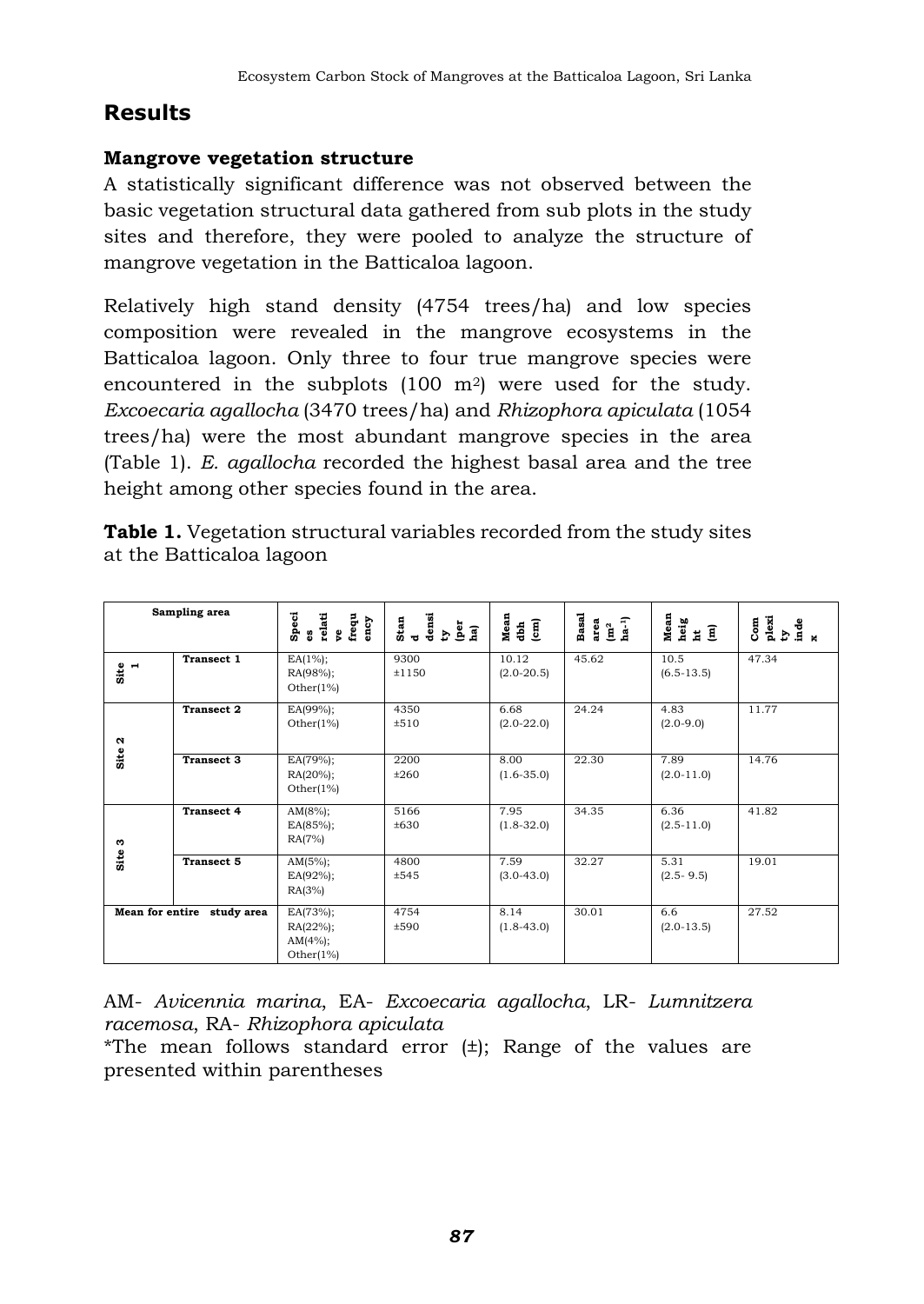### **Biomass and Total Organic Carbon (TOC) content**

A statistically significant difference was not observed (p>0.05) in the biomass and TOC values recorded from the study plots in the three study sites. Therefore, the data were pooled to calculate the mean values for biomass and TOC of the mangrove plants in the Batticaloa lagoon (Table 2).

**Table 2.** Mangrove biomass and Total Organic Carbon (TOC) content (above and below ground) values recorded in the study sites at the Batticaloa lagoon

| Sampling area       | Biomass ( $Mg$ ha <sup>-1</sup> ) |                        |              | Total organic carbon (TOC)<br>content<br>$(Mg C ha-1)$ |                        |            |
|---------------------|-----------------------------------|------------------------|--------------|--------------------------------------------------------|------------------------|------------|
|                     | Above<br>ground                   | <b>Below</b><br>ground | <b>Total</b> | Above<br>ground                                        | <b>Below</b><br>ground | Total      |
| <b>Study Site 1</b> | 346.49                            | 73.86                  | 420.35       | 193.93                                                 | 40.02                  | 233.95     |
|                     | ±2.95                             | ±0.55                  | ±3.56        | ±2.33                                                  | ±0.36                  | ±2.68      |
| <b>Study Site 2</b> | 154.16                            | 33.08                  | 187.24       | 78.10                                                  | 16.19                  | 94.29      |
|                     | ±1.56                             | ±0.26                  | ±1.83        | ±0.51                                                  | ±0.20                  | $\pm 0.81$ |
| <b>Study Site 3</b> | 238.68                            | 49.87                  | 288.55       | 122.78                                                 | 24.69                  | 147.47     |
|                     | ±2.43                             | ±0.34                  | ±2.76        | ±1.70                                                  | ±0.23                  | ±1.94      |
| Mean for entire     | 246.44                            | 52.27                  | 298.71       | 131.60                                                 | 26.96                  | 158.57     |
| study area          | ±2.03                             | $\pm 0.33$             | ±2.37        | ±1.62                                                  | ±0.26                  | ±1.87      |

\*The mean follows standard error  $(\pm)$ 

### **Total Organic Carbon (TOC) content in mangrove soil**

The highest values for the percentage TOC content in mangrove soil (5.55-7.30; mean=6.10) was recorded at 16-30 cm depth layer and followed by 31-45 cm depth layer (5.91-5.88; mean=5.89). The lowest percentage values (4.86-5.80; mean=5.26) for TOC was in the top soil layer (0-15 cm depth). Summary of the TOC data of the mangrove soils in the Batticaloa lagoon is presented in Table 3.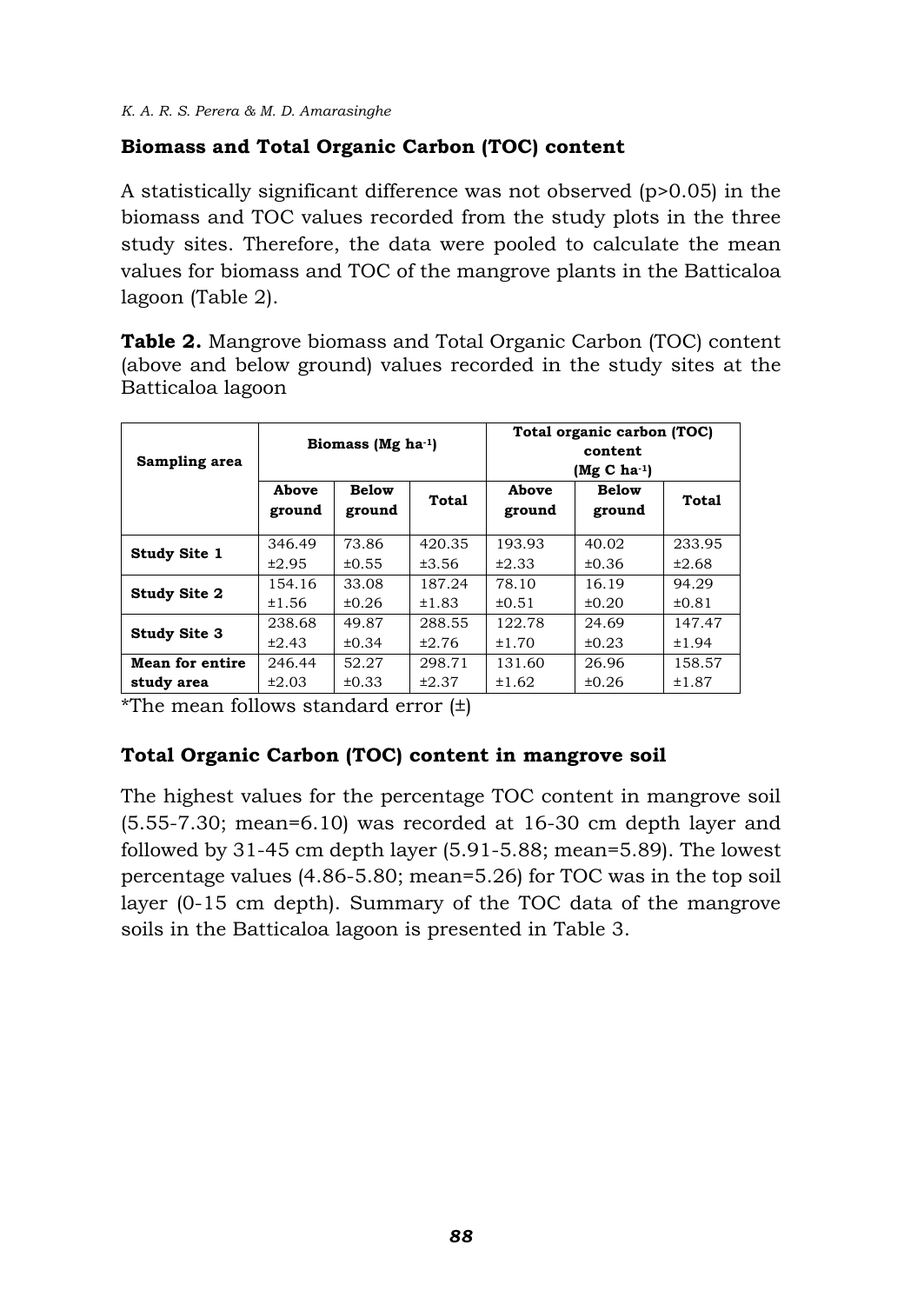|                              | Depth 1 (0-15)<br>cm) | Depth 2 (16-30)<br>cm) | Depth 3 (31-45)<br>cm) |
|------------------------------|-----------------------|------------------------|------------------------|
| $%$ TOC                      | $5.26 \pm 0.50$       | $6.10 \pm 0.52$        | $5.89 \pm 0.43$        |
| Bulk density                 | $1.37 \pm 0.02$       | $1.30 \pm 0.02$        | $1.36 \pm 0.02$        |
| TOC weight (Mg)<br>$ha^{-1}$ | $108.06 \pm 10.07$    | $119.35 \pm 10.46$     | $120.42 \pm 8.56$      |

**Table 3.** Summary of the Total Organic Carbon (TOC) distributed among the different depth of mangrove soils at the Batticaloa lagoon

\*The mean follows standard error  $(\pm)$ 

The lowest values of TOC contents (99.50 -123.33 Mg C ha-1) were recorded at first 10m zone from estuarine waterfront. Over-all TOC content revealed increased with estuarine shoreline to landwards (Fig. 2).



**Figure 2.** TOC contents of mangrove soil along the water-land gradient.

The TOC stock retained by the mangrove ecosystem was 506.40Mg C ha-1. Soil contained 70% of the TOC stock while 25% was in above ground and 5% in the below ground components of mangrove plants (Table 4).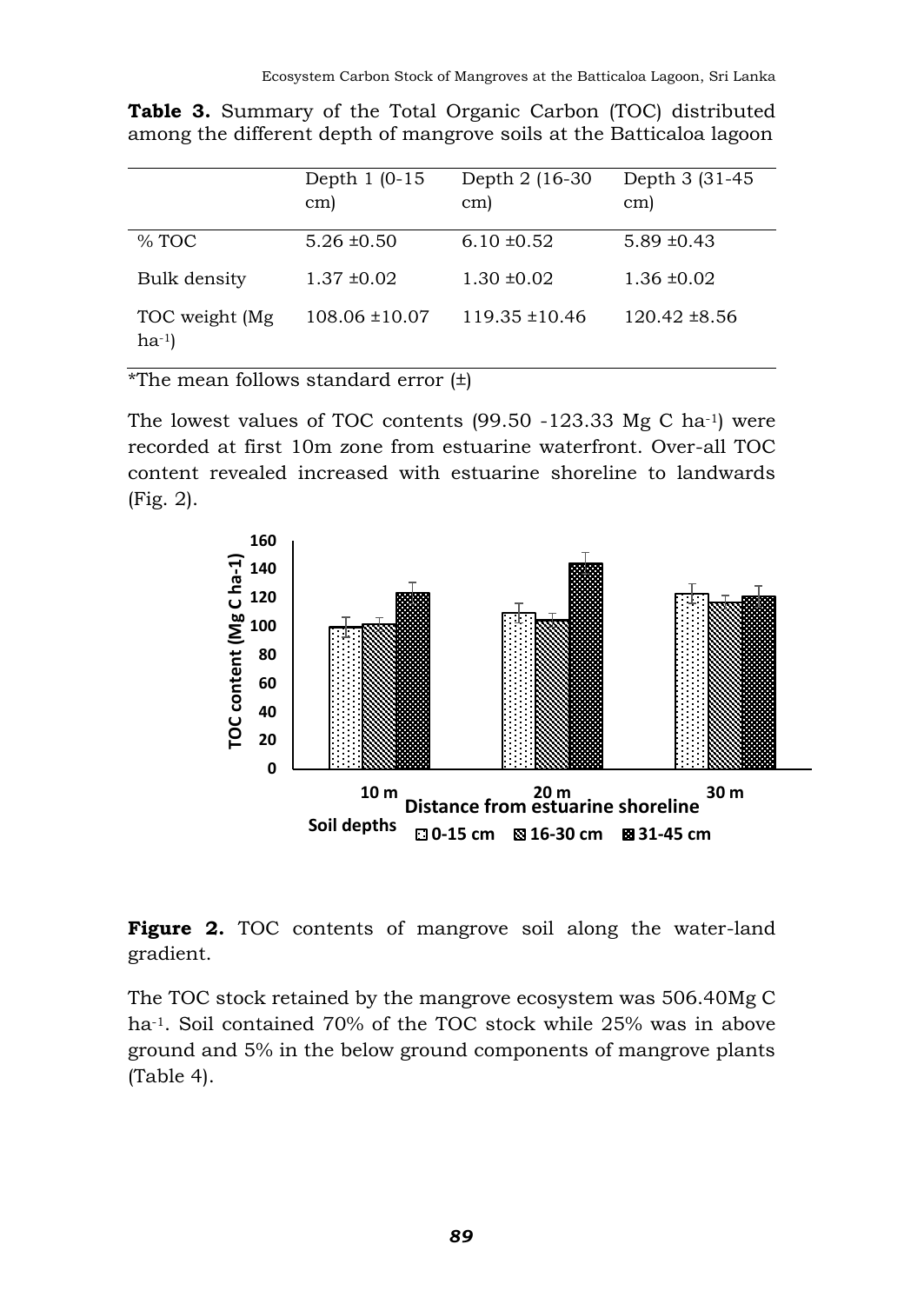|                                            | Above ground<br>components            | $131.60 \pm 1.62$ (25.98%) |
|--------------------------------------------|---------------------------------------|----------------------------|
| TOC in Mangrove plants<br>$(Mg C ha^{-1})$ | Below ground<br>components<br>(roots) | $26.96 \pm 0.26$ (5.31%)   |
|                                            | Total                                 | $158.57 \pm 1.87$ (31.30%) |
| TOC in Mangrove soil (Mg C ha-1)           | 347.83 ±33.80 (68.68%)                |                            |
| Total (Mg C $ha^{-1}$ )                    | $506.40 \pm 36.04$                    |                            |

**Table 4.** Calculated Total Organic Carbon (TOC) content in mangrove ecosystem at the Batticaloa lagoon

\*Standard error is in the parentheses

# **Discussion**

Contrary to the common occurrence of *Rhizophora mucronata* and *Avicennia marina* in most Sri Lankan mangrove ecosystems in the dry zone coastal regions and mangroves of the Batticaloa lagoon are dominated by *Rhizophora apiculata* and *Excoecaria agallocha* which are often found inter-tidal areas of low salinity (Table 1). This may be due to the differences in micro climatic and environmental circumstances prevailing in the Batticaloa lagoon, especially with respect to soil salinity (Perera et al., 2013). Mangrove communities often exhibit distinct patterns of species distribution performance efficiencies depending on tolerance levels in each plant species to environmental conditions, especially soil salinity and anoxic conditions caused by inundation regimes (Joshi & Ghose 2003, Alongi, 2009). Some species such as *A. marina* do not grow in fresh water and may be considered as an obligate halophyte. High salinity tolerance of *A. marina* has been reported to possess successive of cambia that form internal phloem tissues which can store water and also repair embolism through formation of new vascular cells (Roberts et al, 2011) Others, such as *E. agallocha,* survive well in fresh water and may not have obligatory requirement for salt beyond trace amounts (Clough,1992). Under natural conditions, mangroves exhibit clear tolerance differences among species. Based on the reports of salinity tolerance levels of mangrove species (Clough,1992; Joshi & Ghose 2003; Perera et al., 2013), it was revealed that most of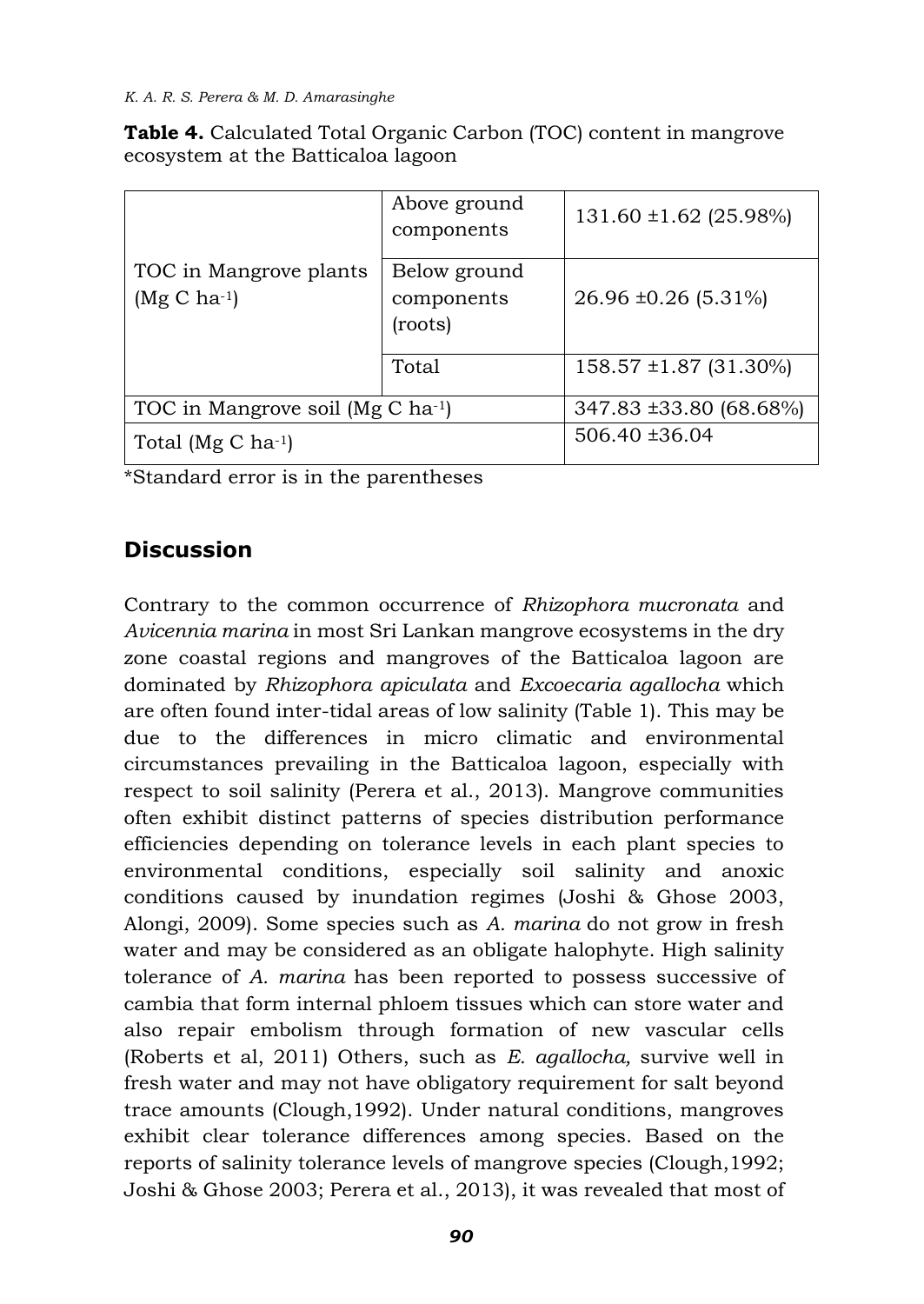the low salt tolerance species dominate the Batticaloa mangrove ecosystem.

Estimates of standard biomass both in above and below ground components provide insights into carbon allocation in plants, which is a vital information regarding local as well as regional carbon accounting or sequestration (Kairo et al., 2008). Total biomass in plants of mangrove ecosystem in the Batticaloa lagoon was estimated as 298.71 Mg ha-1, out of which 246.44 Mg ha1 was in above ground and 52.27 Mg ha-1in below ground components. The amount of Total Organic Carbon (TOC) content embedded in plant biomass was calculated to be 158.57 Mg C ha<sup>1</sup> out of which 131.60 Mg C ha<sup>-1</sup>was in the above ground and 26.96 Mg C ha-1in the belowground parts of plants (Table 2).The total standing biomass (298.71 Mg ha-1) of mangrove ecosystems in the Batticaloa lagoon therefore is greater than that in the Negombo estuary (163.72 Mg ha-1) located in the wet zone (Perera & Amarasinghe, 2016) and that in the Rekawa lagoon (62.4 - 201.8 Mg ha-1) situated in the intermediate climatic zone (Dayarathne & Kumara, 2013). Although some mangroves around the Batticaloa lagoon are destroyed for anthropogenic reasons, the areas investigated in the present study were minimally disturbed (particularly the Sites 2 and 3) due to their remote location where the human population density is low. Remote location with poor accessibility and low human density may have saved these mangroves and their carbon sequestration capacity unlike those in the wet and intermediate zones that are located close to urbanized coastal centers.

Although above ground mangrove biomass has been studied during the past few decades (Kusmana et al., 1992; Ross et al., 2001; Coronado-Molina et al., 2004; Amarasinghe & Balasubramaniam, 1992), studies on mangrove biomass which is below ground are scanty (Komiyama et al., 2008; Poungparn, 2003; Comley & McGuinness, 2005). Considering the available records of mangrove above and below ground biomass in tropical and subtropical regions, the highest above ground biomass (460 t/ha) has been recorded for *R. apiculata* dominated mangrove forests (cultivated) in Matang, Malaysia (Putz & Chan, 1986), and the lowest (40.7 t/ha) for mangroves of East Sumatra, Indonesia which features similar species (Kusmana et al., 1992). On average, above ground biomass of mangrove values range between 280 t/ha (from Southern Ranong,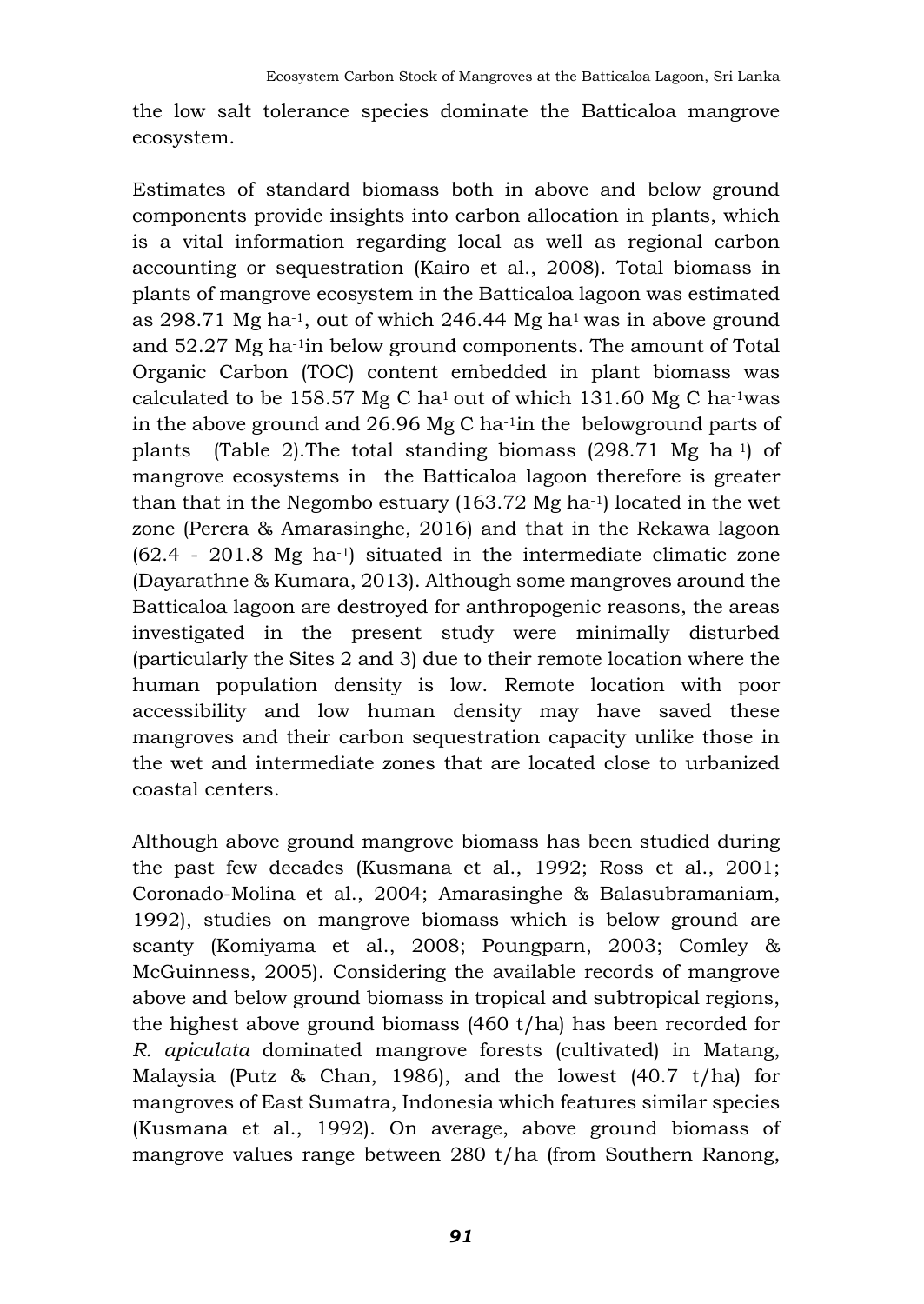#### *K. A. R. S. Perera & M. D. Amarasinghe*

Thailand) (Tamai, et al., 1986) and 108 t/ha (from Okinawa, Japan) (Suzuki & Tagawa, 1983). The above ground biomass of mangroves in the Batticaloa lagoon (246.44 Mg ha-1), can therefore be ranked relatively high among other published reports on mangrove areas in the Asian region.

Below ground biomass (BGB) calculated for mangrove ecosystems in the Batticaloa lagoon (52.27 Mg ha-1) falls in between the highest BGB estimated for mangroves in the Southern Ranong, Thailand (272.9 Mg ha-1) and the lowest recorded from Southern Peng-nag (28.0 Mg ha<sup>-1</sup>) in the same country (Komiyama, et al., 2008; Poungparn, 2003).

According to findings of the present study, total biomass (above and below-the-ground) in the Batticaloa mangroves range between 187 – 420 Mg ha-1 with an average of 259 Mg ha-1 which can be considered relatively a high biomass value for a tropical ecosystem. Pattern of biomass distribution in mangroves throughout the tropics indicate that higher values occur at lower latitudes (Twilley et al, 1992). The maximum potential biomass is found in mangrove areas located between 100 and 35<sup>0</sup> north and south and it is about 100 and 400 t ha-1 and solar energy represents a major constraint on the distribution of mangrove biomass across the latitudes (Twilley et al, 1992).

The average content of Total Organic Carbon (TOC) in mangrove with soils up to a depth of 45 cm was estimated to be 348Mg C ha-1. The general pattern of distribution of TOC in tropical forests has been reported to be a decreasing trend with increasing depth (Grace et al, 2006; Ceron-Breton et al., 2011; Banerjee, et al., 2013). A reverse trend was observed in mangroves in the Batticaloa lagoon where the %TOC increases with soil depth (Table 3). This may be due to the sandy sediments in the mangrove forest floor, which accounts for relatively a high bulk density values (1.3 g cm-3). Levels of TOC content in mangrove soils were recorded higher than that was recorded from the soils of inland forest systems (Donato et al., 2011). The Present study revealed that TOC values of the mangrove soils in the Batticaloa lagoon, 348 Mg C ha-1, which is twice higher than the TOC recorded for soils of tropical savanna forests, (146 – 198 Mg C ha-1) at Yap and Palau islands in Pacific Ocean (Donato et al., 2012) and Brazil, 90 – 160 Mg C ha-1(Moreno & Calderon, 2011).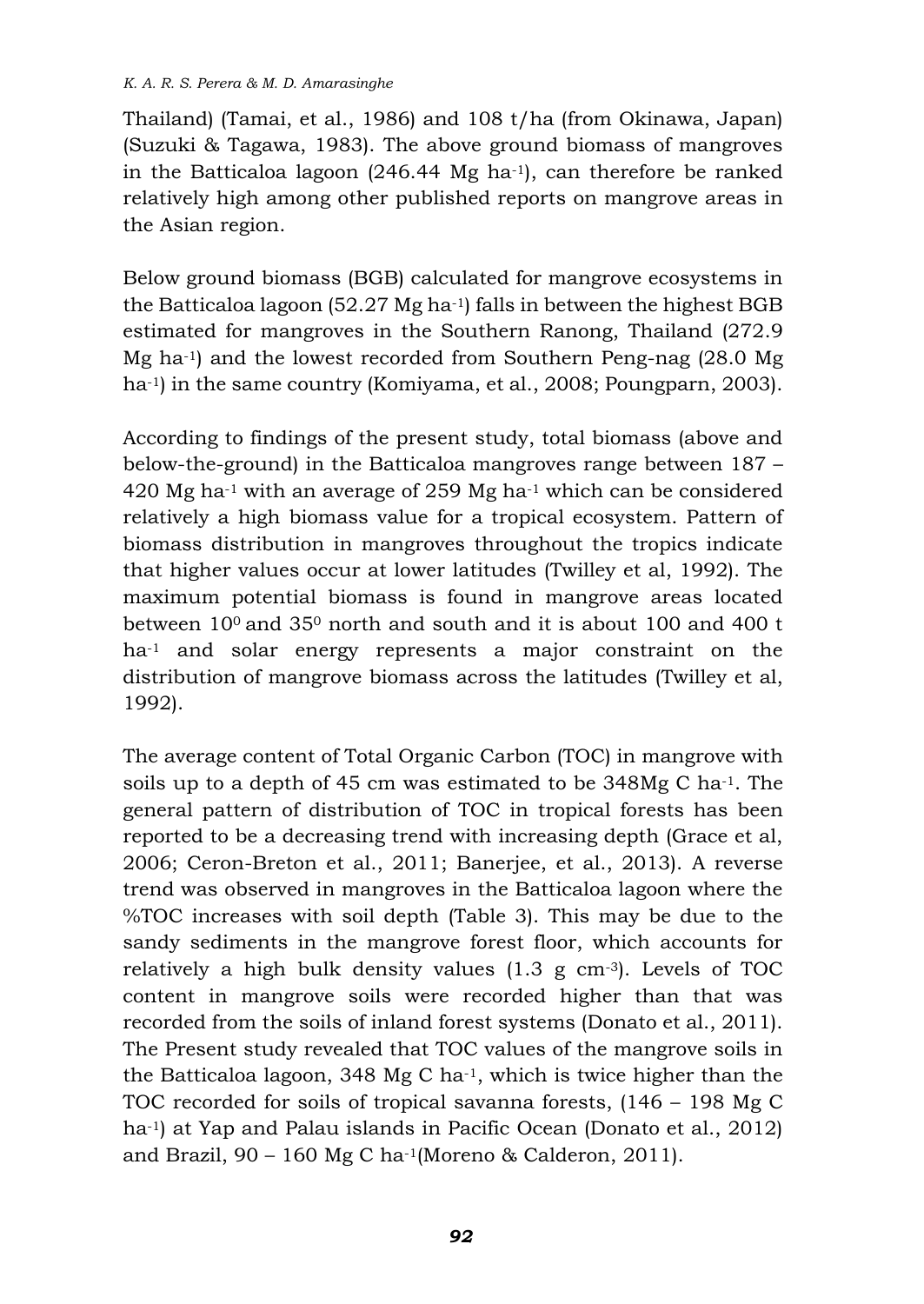## **Conclusion**

Mangrove ecosystems in the Batticaloa lagoon which have the capacity to sequester on average, 506 Mg C ha-1 of TOC therefore can be ranked superior among the other mangrove ecosystems in the region such as those in Okinawa, Japan of which the carbon sink capacity ranges between  $57 - 822$  Mg C ha<sup>-1</sup> (Khan et al., 2009), and Campeche, Mexico ranges 12 – 222 Mg C ha- (Cerno-Breton et al., 2011). Findings of the present study therefore contribute to the current knowledge base on functional capacities of Sri Lankan mangroves, and therefore encourages rational decision making on conservation and management of mangrove areas for their ecological services including their carbon sequestration function and contribution to mitigate anticipated climatic changes. They also could contribute to make more accurate estimations on stocks of sequestered carbon required for carbon trading purposes such as those initiated by the United Nation's REDD+ (Reducing Emissions from Deforestation and Forest Degradation, Conservation and Enhancement of Carbon stocks, and Sustainable Management of Forest) facilities.

## **References**

- Alongi, D. M. (2009). The energetic of mangrove forests. *Springer Science Business media B.V*., pp 211. https://doi.org/10.1007/978-1-4020-4271-3
- Alongi, D. M. (2011). Carbon payments for mangrove conservation: ecosystem constraints and uncertainties of sequestration potential. *Environmental Science and Policy*, 14(4), 462-470. <https://doi.org/10.1016/j.envsci.2011.02.004>
- Amarasinghe, M. D. & Balasubramaniam, S. (1992). Structural properties of two types of mangrove stands on the northern western coast of Sri Lanka. *Hydrobiologia.* 247, 17-27. https://doi.org/10.1007/BF00008201
- Amarasinghe, M. D. & Perera K. A. R. S. (2017). Historical biogeography of mangroves in Sri Lanka. *Ceylon Journal of Science,* (Special Issue) 46, 111-117*.*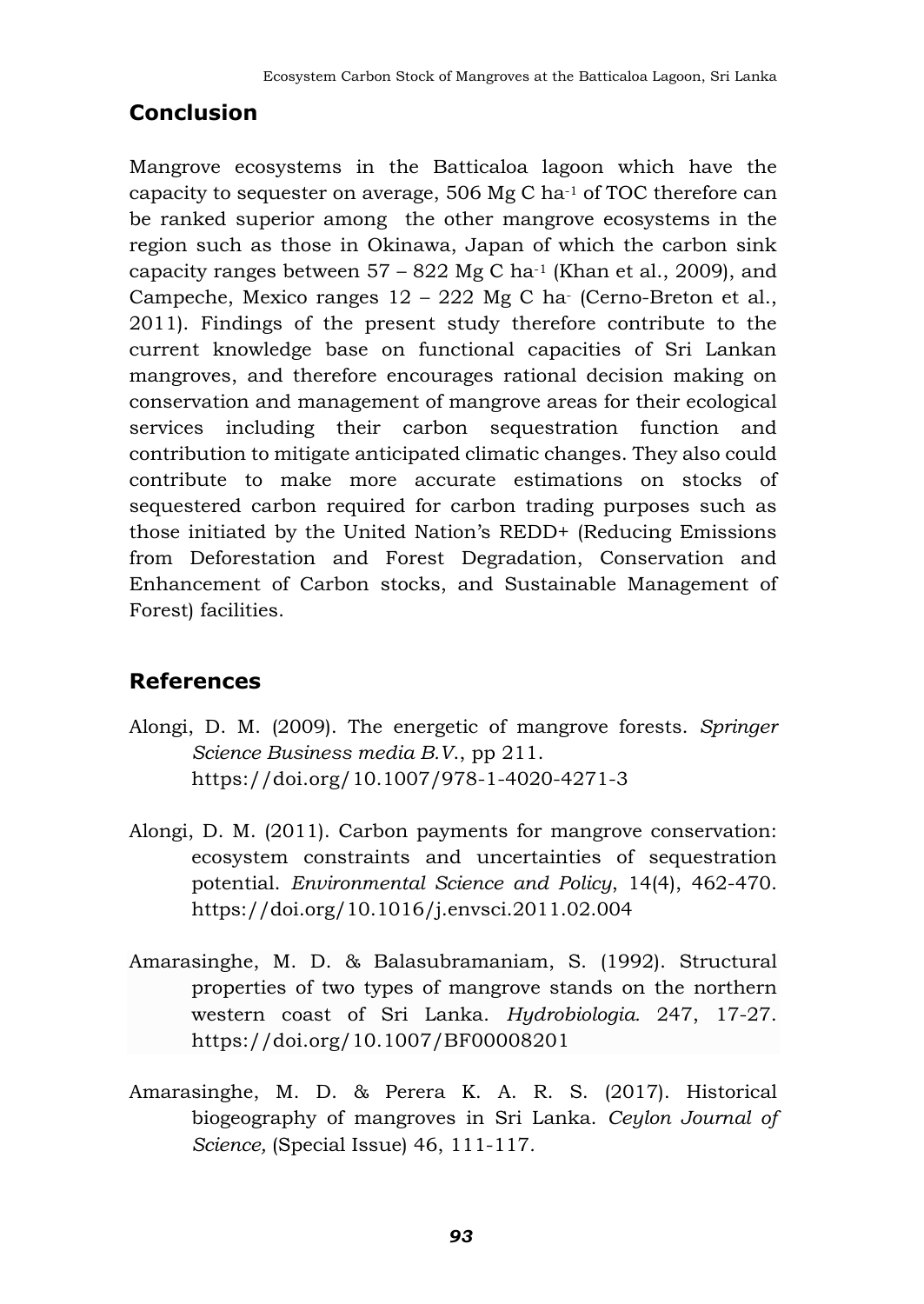*K. A. R. S. Perera & M. D. Amarasinghe*

<http://doi.org/10.4038/cjs.v46i5.7458>

- Anderson, J. M. & Ingram, J. S. I. (eds.) (1998). *Tropical soil biology and fertility*, A Handbook of methods, CAB publishing, UK.
- Banerjee, K., Sengupta, K., Raha, A. and Mitra, A. (2013). Salinity based allometric equations for biomass estimation of Sundarban mangroves, *Biomass and Bioenergy*, 56, 382-391. <https://doi.org/10.1016/j.biombioe.2013.05.010>
- Ceron- Breton, J. G., Ceron- Breton, R. M., Rangel-Marron, M., Muriel-Garcia, M., Cordova-Quiroz, A. V. & Estrella-Cahuich, H. (2011). Determination of carbon sequestration rate in soil of a mangrove forest in Campeche, Mexico, *International Journal of Energy and Environment*, 5(3), 328-336. [www.naun.org/main/NAUN/energyenvironment/19-1165.pdf](http://www.naun.org/main/NAUN/energyenvironment/19-1165.pdf)
- Cintron, G. & Schaeffer-Novelli, S. Y. (1984). Methods for studying mangrove structure, In: Snedaker, S. C. & Snadaker, J. (eds.), *The mangrove ecosystem: research methods*, UNESCO, Paris, 91-113.
- Chokkalingam, U. & Vanniarachchy, S. A. (2011). Sri Lanka's REDD+ potential: myth or reality? Forest carbon Asia country profile report No 1: Sri Lanka.
- Clough, B. F. (1992). Primary productivity and growth of mangrove forests. In: Robertson, A.I. & Alongi, D.M. (eds.), Tropical mangrove ecosystems, American Geophysical Union, Washington, USA, 225–249. URI: <http://epubs.aims.gov.au/11068/3025>
- Coronado-Molina, C., Day, J.W., Reyes, E. & Perez, B.C. (2004). Standing crop and aboveground biomass partitioning of a dwarf mangrove forest in Taylor River Slough, Florida, *Wetlands Ecology andManagement*,12 (3), 157-164. https://doi.org/10.1023/B:WETL.0000034071.17156.c0
- Comely, B. W. T. & McGuinness, K. A. (2005). Above and below ground biomass and allometry of four common northern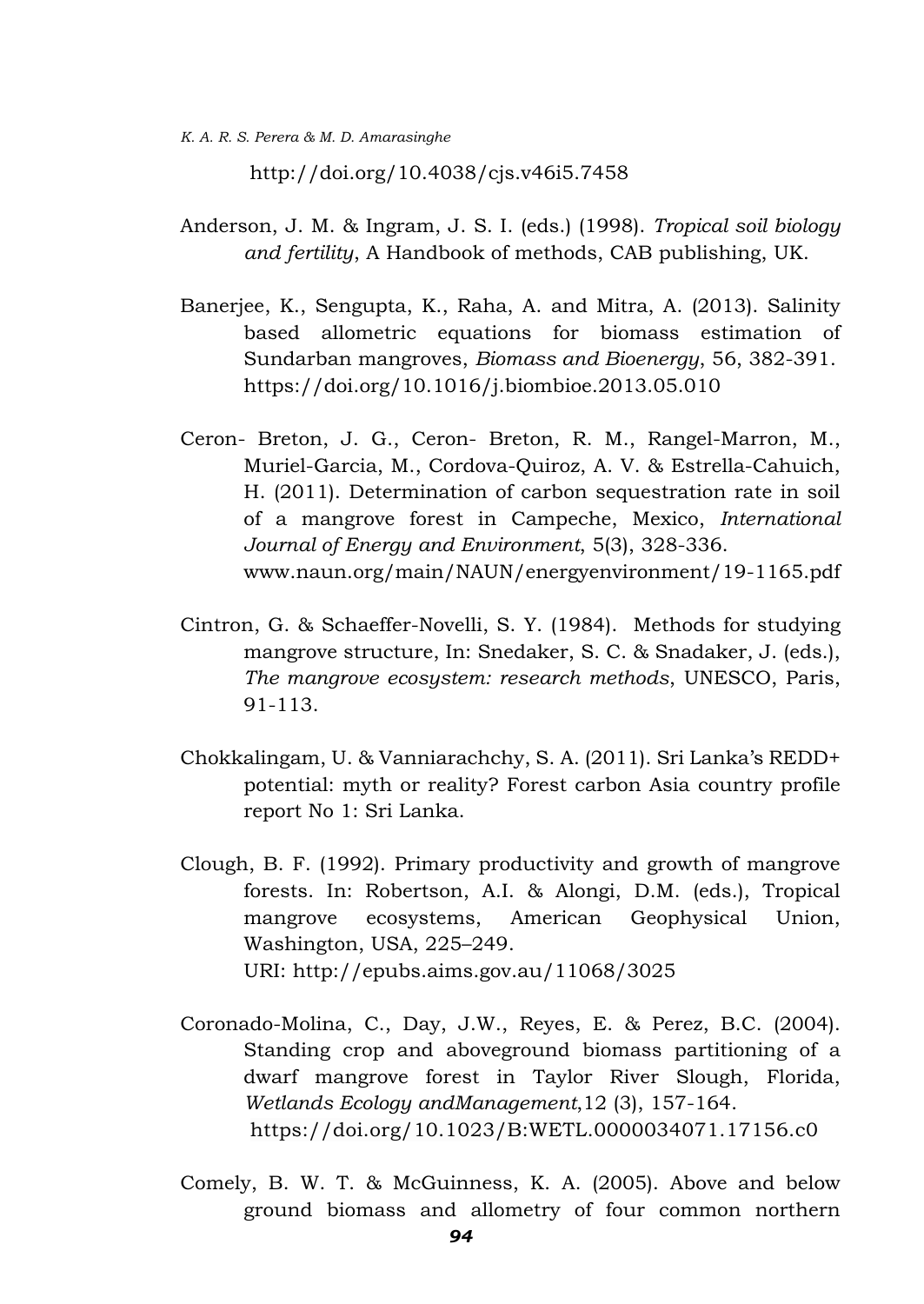Australian mangroves, *Australian Journal of Botany*, 53, 431- 436. https://doi.org/10.1071/BT04162

- Crooks, S., Herr, D., Tamelander, J., Laffolet, D., & Vandever, J. (2011). Mitigating climate change through restoration and management of coastal wetlands and nearshore marine ecosystems: Challenges and opportunities. Environment Department paper 121, World Bank, Washington, DC:
- Dayarathne, V. T. K. & Kumara, M. P. (2013). Variation of Mangrove Above-ground Dry Biomasses in Relation to Anthropogenic Disturbances, *Proceedings of the International Forestry and Environment Symposium 2013 of the Department of Forestry,* 21*.* https://doi.org/10.31357/fesympo.v18i0.1874
- Dissanayake, W. A. S. S. Ranasinghe, D. M. S. H. K. & Wahala, S. (2009). Estimation of carbon stock in Kandyan homegardens located in Kandy and Matale districts in Sri Lanka, Proceedings of the 14th International Forestry and Environment symposium, University of Sri Jayawardenapura, Sri Lanka. 375. <https://doi.org/10.31357/fesympo.v14i0>
- Dittmar, T., Hertkorn, N., Kattner, G. & Lara, R. J. (2006). Mangroves, a major source of dissolved organic carbon to the oceans. *Global Biogeochem. Cycles* 20, GB1012. <https://doi.org/10.1029/2005GB002570>
- Donato, D., Kauffman, J. B., Murdiyarso, D., Kurnianto, S., Stidham, M. & Kannien, M. (2011). Mangroves among the most carbonrich forests in the tropics, *Nature Geoscience*, 4, 293-297. <https://doi.org/10.1038/ngeo1123>
- Donato, D. C., Kauffman, J. B., Mackenzie, R. A., Ainsworth, A. & Pfleeger, A.Z. (2012). Whole-island carbon stocks in the tropical Pacific: Implications for mangrove conservation and upland restoration. *Journal of Environmental Management*, 97, 89-96. <https://doi.org/10.1016/j.jenvman.2011.12.004>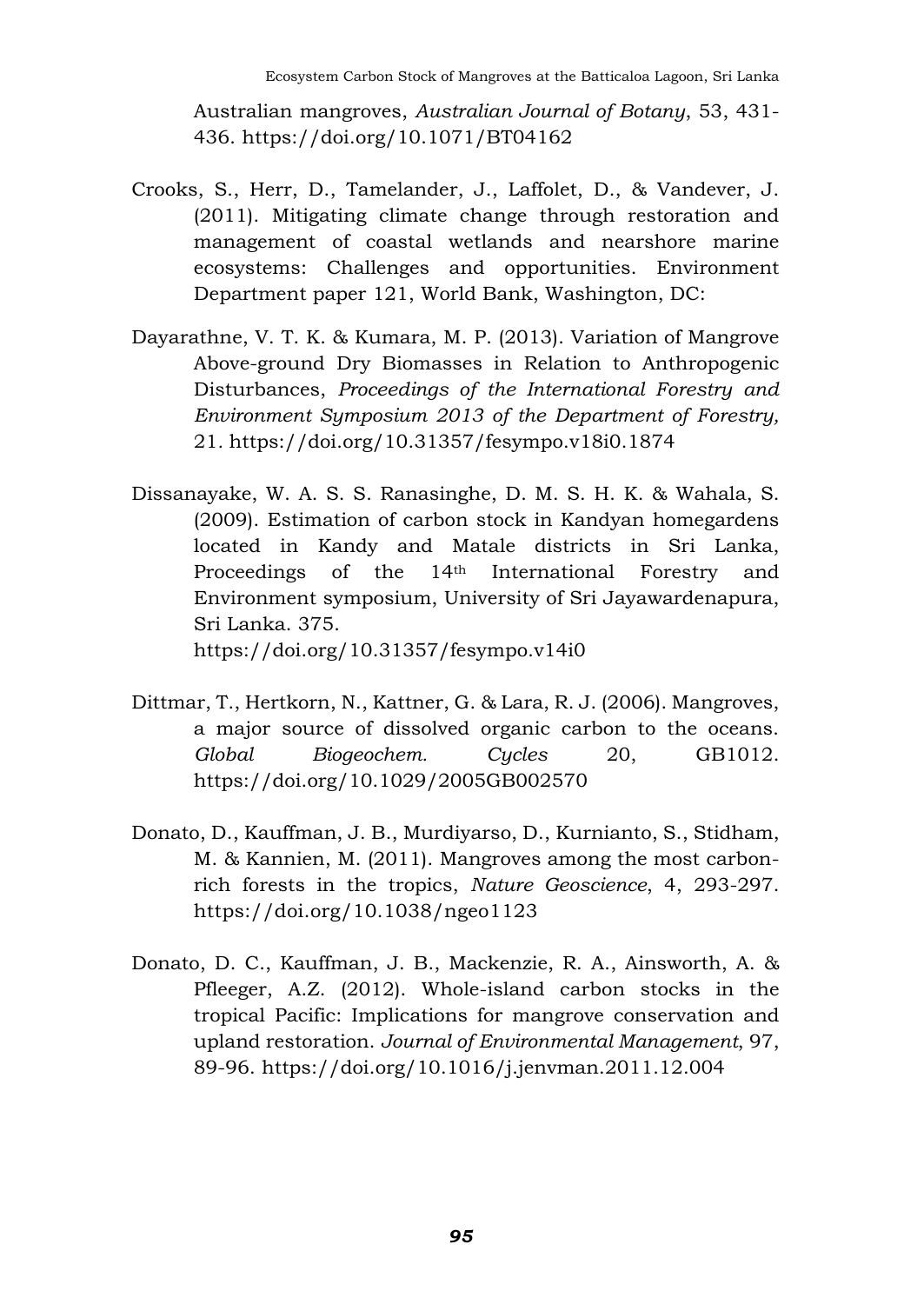- Edirisinghe, E. A. P. N., Ariyadasa, K. P. & Chandani, R. P. D. S. 2012. Forest Cover Assessment of Sri Lanka, *The Sri Lankan Forester,* 34 (New series), 1-12.
- Gunawardena, A. R., Nissanka, S. P., Dayawansa, N. D. K. & Fernando, T. T. (2016). Above Ground Biomass Estimation of Mangroves Located in Negombo -Muthurajawela Wetland in Sri Lanka using ALOS PALSAR Images, *Tropical Agricultural Research*, 27 (2), 137– 146. [http://www.pgia.ac.lk/files/Annual\\_co](http://www.pgia.ac.lk/files/Annual_co)
- Harris, J. M. & Vinobaba P. (2013). Assessment the Present Status of Batticaloa Lagoon, Sri Lanka by means of Water Quality, Fish Diversity Indices and Pollution Indicating Planktons. J Biodivers Endanger Species 1,105. doi:10.4172/2332-2543.1000105
- Hoque, A. T. M. R., Sharma, S. & Hagihara, A (2011). Above and below ground carbon acquisition of mangrove Kandella obovata tree in Manko wetland, Okinawa, Japan, *International Journal of Environment*, 2011, 1, 7-13.
- Holdrige, L. R., Grenco, W. C., Hathey, W. H., Liang, T. & Tosi, J. (1971). Forest environment in tropical life zone: A pilot study, Pregaman Press, New York. https://lib.ugent.be/catalog/rug01:000419058
- Jennerjahn, T. C. & Ittekkot, V. (2002). Relevance of mangroves for the production and deposition of organic matter along tropical continental margins. *Naturwissenschaften,* 89, 23-30. DOI: 10.1007/s00114-001-0283-x
- Joshi, H. & Ghose, M. (2003). Forest structure and species distribution along soil salinity and pH gradient in mangrove swamps of the Sundarbans, *Tropical Ecology*, 44(2), 197-206. tropecol.com/pdf/open/PDF\_44\_2/44207.pdf
- Joshua, L. B., Joseph, M. S., Thomas, J. S., Christian, J. S. & Armando, H. (2012). Organic carbon burial rates in mangrove sediments: strengthening the global budget. *Global Biogeochem. Cycles 26,* GB3011.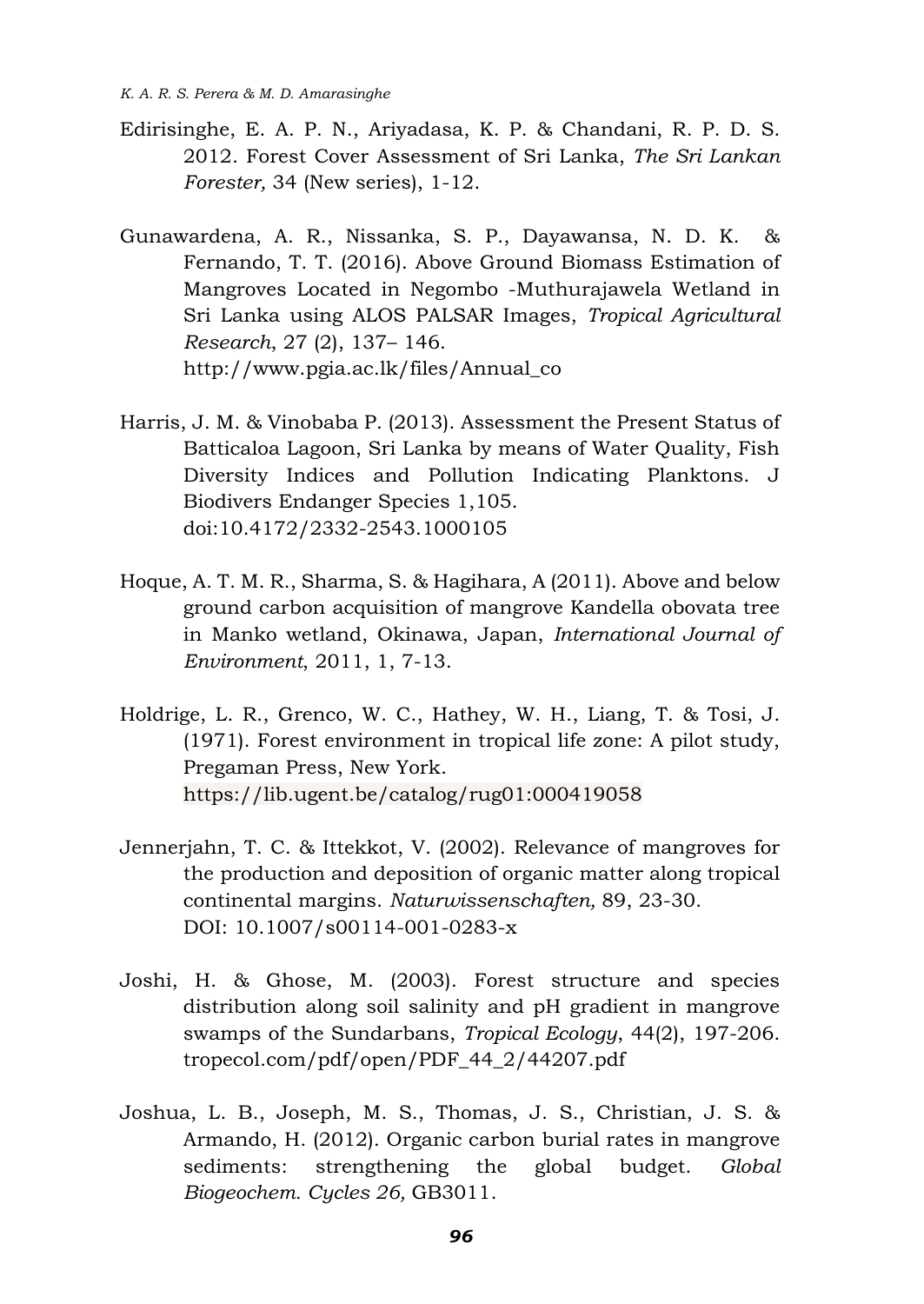https://doi.org/10.1029/2012GB004375

- Kairo, J. G., Lang at, J. K. S., Dahdouh-Guebas, F., Bosire, J. & Karachi, M. (2008). Structural development and productivity of replanted mangrove plantation in Kenya, *Forest Ecology and Management*, 255, 2630-2677. https://doi.org/10.1016/j.foreco.2008.01.031
- Karunathilake, K. M. B. C. (2003). Status of mangroves in Sri Lanka, *Journal of Coastal Development,* 7, 5-9. https://ejournal.undip.ac.id/index.php/coastdev/article/vie w/383
- Kathiresan, K. & Khan, S. A. (2010). International Training Course on Costal biodiversity in Mangroves: Course manual, Annamalie University (CAS in Marine Biology, Parangipettai), India. 744 pp.
- Kauffman, J. B., Heider, C., Cole, C. T., Dwyer, K. & Donato, D. C. (2011). Ecosystem Carbon Stocks of Micronesian Mangrove Forests,*Wetlands,* 31,343-352. https://doi.org/10.1007/s13157-011-0148-9
- Khan, N. I., Suwa, R. & Hagihara, A. (2009). Biomass and aboveground net primary production in a subtropical mangrove stand *Kandelia obovata* (S.L.) Yong at Manko wetland, Okinawa, Japan, *Wetlands Ecology & Management*, 17, 585-599. https://doi.org/10.1007/s11273-009-9136-8
- Komiyama, A., Poungparn, S. & Kata, S. (2005). Common allometric equations for estimating the tree weight of mangroves, *Journal of Tropical Ecology*, 21, 471-477. <https://doi.org/10.1017/S0266467405002476>
- Komiyama, A., Ong, J. E. & Poungparn, S. (2008). Allometry, biomass and productivity of mangrove forests: A review, *Aquatic Botany*, 89, 128-137. https://doi.org/10.1016/j.aquabot.2007.12.006
- Kotagama, S. W., Pinto, L. & Samarakoon, J. L. (1998). Country report Sri Lanka, In: Scott, D. A. (Complied), A Directory of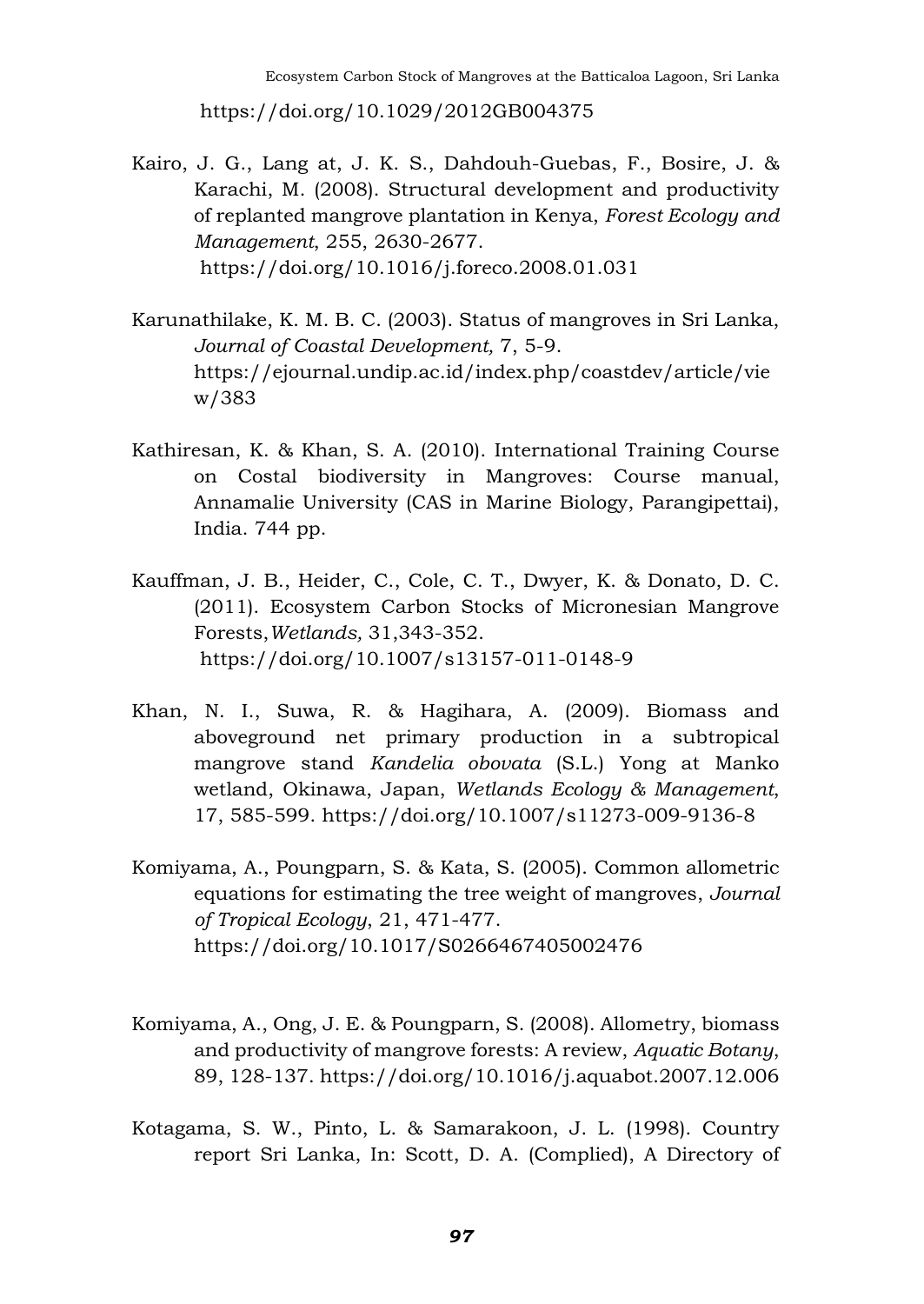Asian Wetlands, Ramsar Site information services, Biodiversity Ecological Networks, Wetlands International, Netherlands.

- Kusmana, C., Sabiham, S., Abe, K. and Watanabe, H. (1992). An estimation of above ground tree biomass of a mangrove forest in east Sumatra, Indonesia, *Tropics*, 1, 243–257. https://doi.org/10.3759/tropics.1.243
- Moreno, A. N. M. & Calderon, J. H. M. (2011). Quantification of organic matter and physical-chemical characterization of mangrove soil at Hooker Bay, San Andres Island- Colombia, Proceedings of the Global conference on global warming, July, Portugal, 1-8.DOI:10.3923/jest.2016.198.207
- Ong, J. E. (1993). Mangroves a carbon source and sink, *Chemosphere*, 27, 1097-1107. https://doi.org/10.1016/0045-6535(93)90070-L
- Perera, K. A. R. S., Sumanadasa W. A. & Amarasinghe M. D. (2012). Carbon retention capacity of two mangrove species, *Bruguiera gymnorrhiza* (L.) Lamk. and *Lumnitzera racemosa* Willd. in Negombo estuary, Sri Lanka. *Journal of the Faculty of Graduate Studies,* University of Kelaniya, Sri Lanka. 1, 56-70 pp. http://repository.kln.ac.lk/handle/123456789/5418
- Perera, K. A. R. S, Amarasinghe, M. D. & Somaratna, S. (2013). Vegetation Structure and Species Distribution of Mangroves along a Soil Salinity Gradient in a Micro Tidal Estuary on the North-western Coast of Sri Lanka. *American Journal of Marine Science,*1(1), 7-15. DOI: 10.12691/marine-1-1-2
- Perera, K. A. R. S. & M. D. Amarasinghe (2016). Atmospheric carbon removal capacity of a mangrove ecosystem in a micro-tidal basin estuary in Sri Lanka. *Journal of Atmospheric Environment*, 134, 121-128. https://doi.org/10.1016/j.atmosenv.2016.03.034
- Poungparn, S. (2003). Common allometric relationships estimating the biomass of mangrove forests, Ph.D. dissertation, Gifu University.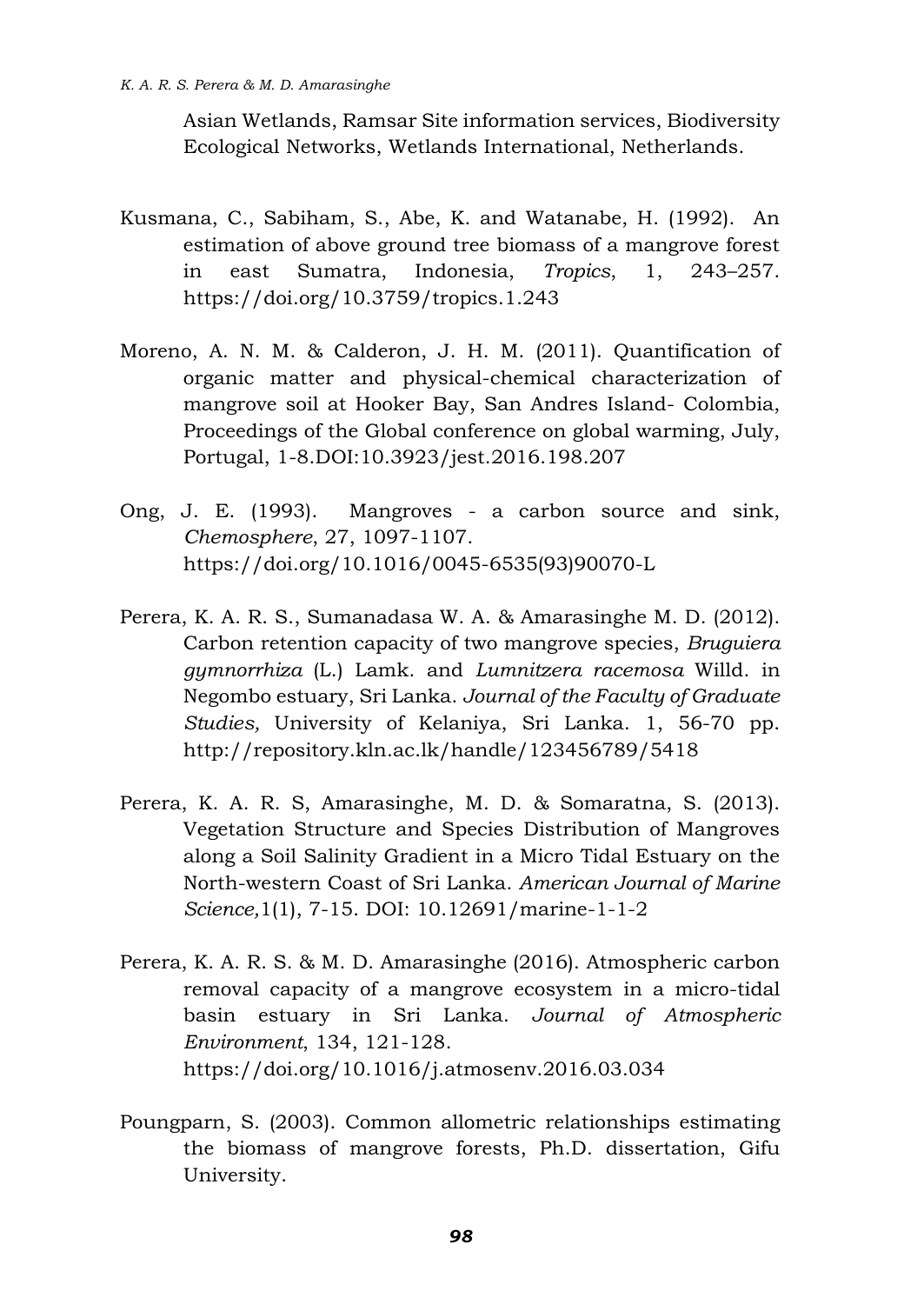- Putz, F. & Chan, H. T. (1986). The growth, dynamics and productivity in a mature mangrove forest in Malaysia, *Forest Ecology and Management*, 17, 211-230. https://doi.org/10.1016/0378-1127(86)90113-1
- Rajeeshan, S. & Jayasingam, T. (2000). Preliminary study report on mangroves of Pankudaweli, workshop on Estuarine Biology, 24-26 March 2000, Sri Lanka.
- Roberts, E. M. R., Schmitz, N., Boeren, I., Driessen, T., Herrmans, K., Mey, J. D., Casteele, E. V. D, Beeckman, H & Koedam, N. (2011). Successive Cambia: A Developmental Oddity or an Adaptive Structure? *PLoS ONE* 6(1): e16558. <https://doi.org/10.1371/journal.pone.0016558>
- Ross, M. S., Ruiz, P. L., Telesnicki, G. J. & Meeder, J. F. (2001). Estimating above-ground biomass and production in mangrove communities of Biscayne National Park, Florida (USA), *Wetlands Ecology & Management*, 9, 27–37. https://doi.org/10.1023/A:1008411103288
- Schumacher, B. A. (2002). Methods for determination of total organic carbon (TOC) in soils and sediments, NCEA-C-1282 EMASC-001, Ecological risk assessment support center, Office of Research and Development US. Environmental Protection Agency.
- Suratman, M. N. (2008). Carbon sequestration potential of mangroves in southeast Asia. In: F.Bravo et al. (eds.), *Managing forest ecosystems: The challenge of climate change,* Springer Science Business media, 297-315. https://doi.org/10.1007/978-1-4020-8343-3\_17
- Suzuki, E. & Tagawa, E. (1983). Biomass of a mangrove forest and a sedge marsh on Ishigaki Island, South Japan, *Japan Journal of Ecology*, 33, 231-234. https://doi.org/10.18960/seitai.33.2\_231
- Tamai, S., Nakasuga, T., Tabuchi, R. & Ogino, K. (1986). Standing biomass of mangrove forests in southern Thailand, *Journal of*